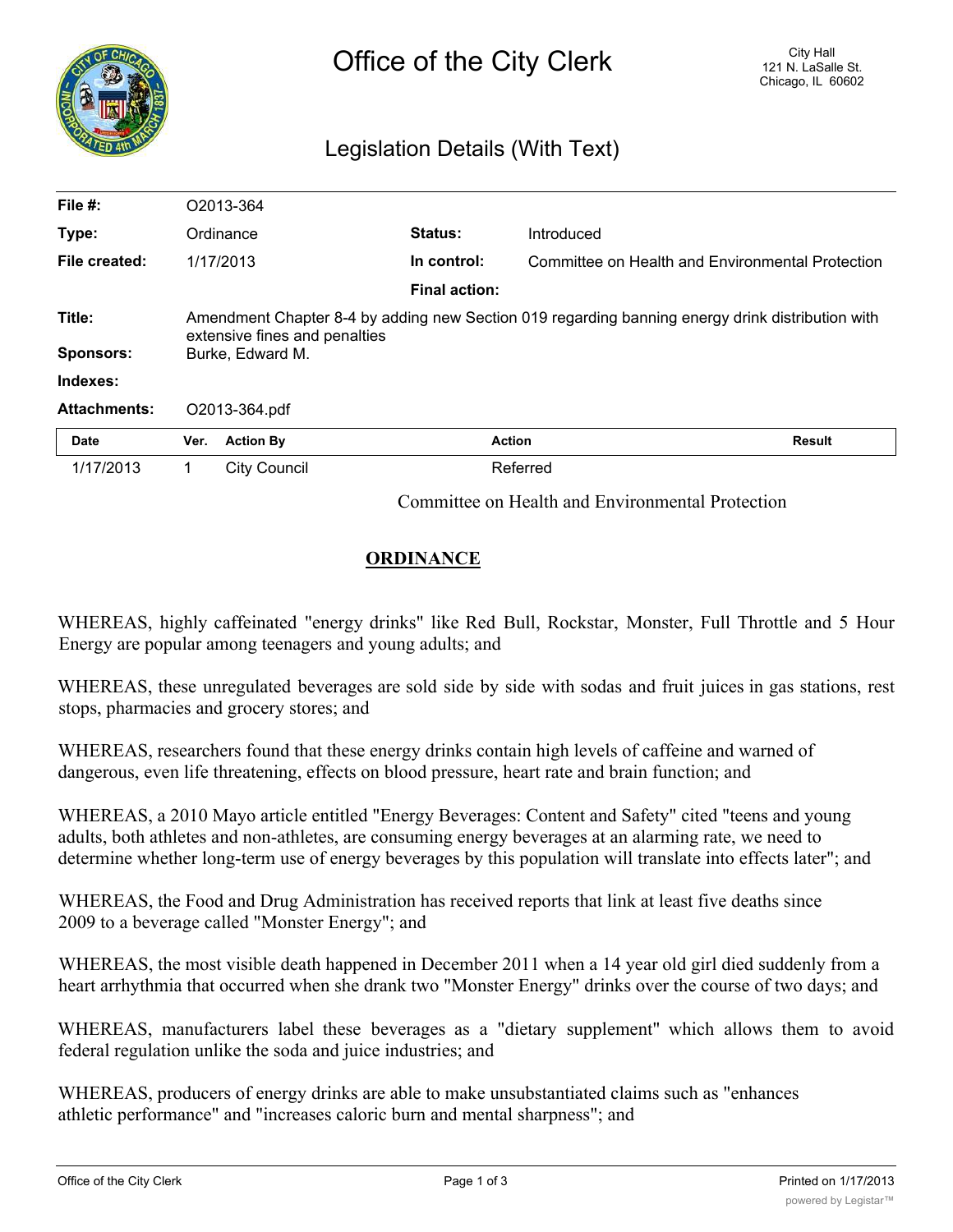WHEREAS, these energy drinks fail to adequately warn of the inherent risks of ingesting concentrated amounts of caffeine; NOW THEREFORE

## **BE IT ORDAINED BY THE CITY COUNCIL OF THE CITY OF CHICAGO**

SECTION 1. The above recitals are expressly incorporated herein and made part hereof as though fully set forth herein.

SECTION 2. Chapter 9-102 of the Municipal Code of Chicago is hereby amended by creating a new Section 8 -4-019 underscored as follows:

## Committee on Health and Environmental Protection

8-4-19 Energy Drink

## (a) Definitions

"Energy Drink" shall mean a canned or bottled beverage which contains an amount of caffeine exceeding or equal to 180 milligrams per container and containing Taurine (2aminoethanesulfonic acid) or Guarana.

- (b) No person shall sell, give away, barter, exchange or otherwise furnish any energy drink.
- (c) Any person who violates this subsection upon conviction shall be punished as follows for each offense:
	- (1) A fine of not less than \$100.00 nor more than \$500.00 for each offense; and
	- (2) Any repeat violations of any provision of Section 8-4-019 by a licensee shall be grounds for revocation or suspension of such license. For purpose of this section, "license" includes any and all licenses issued by any officer, department or agency of the City of Chicago required for retail or other business operations at the location at which the offense occurred and includes, but is not limited to, retail licenses.
	- (3) For the purposes of this Section, each sale equals one violation of this Subsection. !
- (d) Severability
	- (1) If any Section, Subsection, Paragraph, or part of this ordinance is for any reason held to be